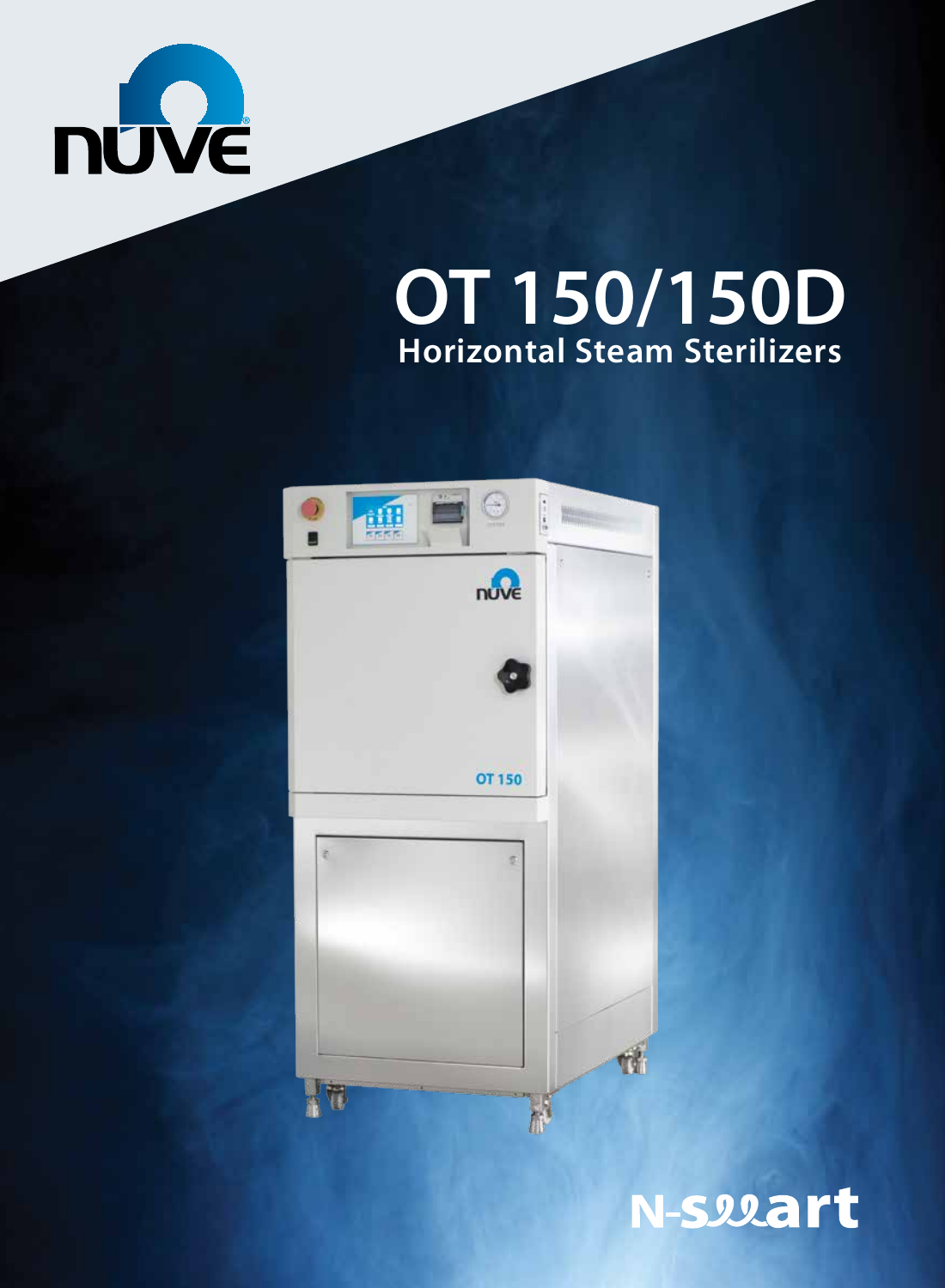# **OT 150/150D**

# HORIZONTAL STEAM STERILIZERS

OT 150/150D Horizontal Steam Sterilizer is designed for the sterilization of textile, wrapped or packed materials, glass and liquid in operating theatres and laboratories of hospitals; dentistry; biology, veterinary and agricultural departments of universities; microbiology and quality control laboratories of industry such as food.

With its double doors, OT 150D is the ideal solution for the small sterilization centers which are divived into clean and dirty areas.

### VERSATILE OPERATING SYSTEM

- Integrated steam generator for fast production of steam
- Maintenance-free diaphragm type powerful vacuum pump
- Fractionated pre-vacuum to eliminate all air bubbles and achieve successful steam penetration
- Fractionated post-vacuum for efficient drying of the samples
- Air driven gasket with internal compressor
- Pressure measurement of gasket
- Connected directly to water supply through siliphos filter supplied
- Delivered with shelf carrier and shelves
- Sterilization quality matching the needs of EN 285 European Standard for Large Steam Sterilizers
- Pre-heated chamber to eliminate condensation on the chamber walls and to speed up the heating of the samples

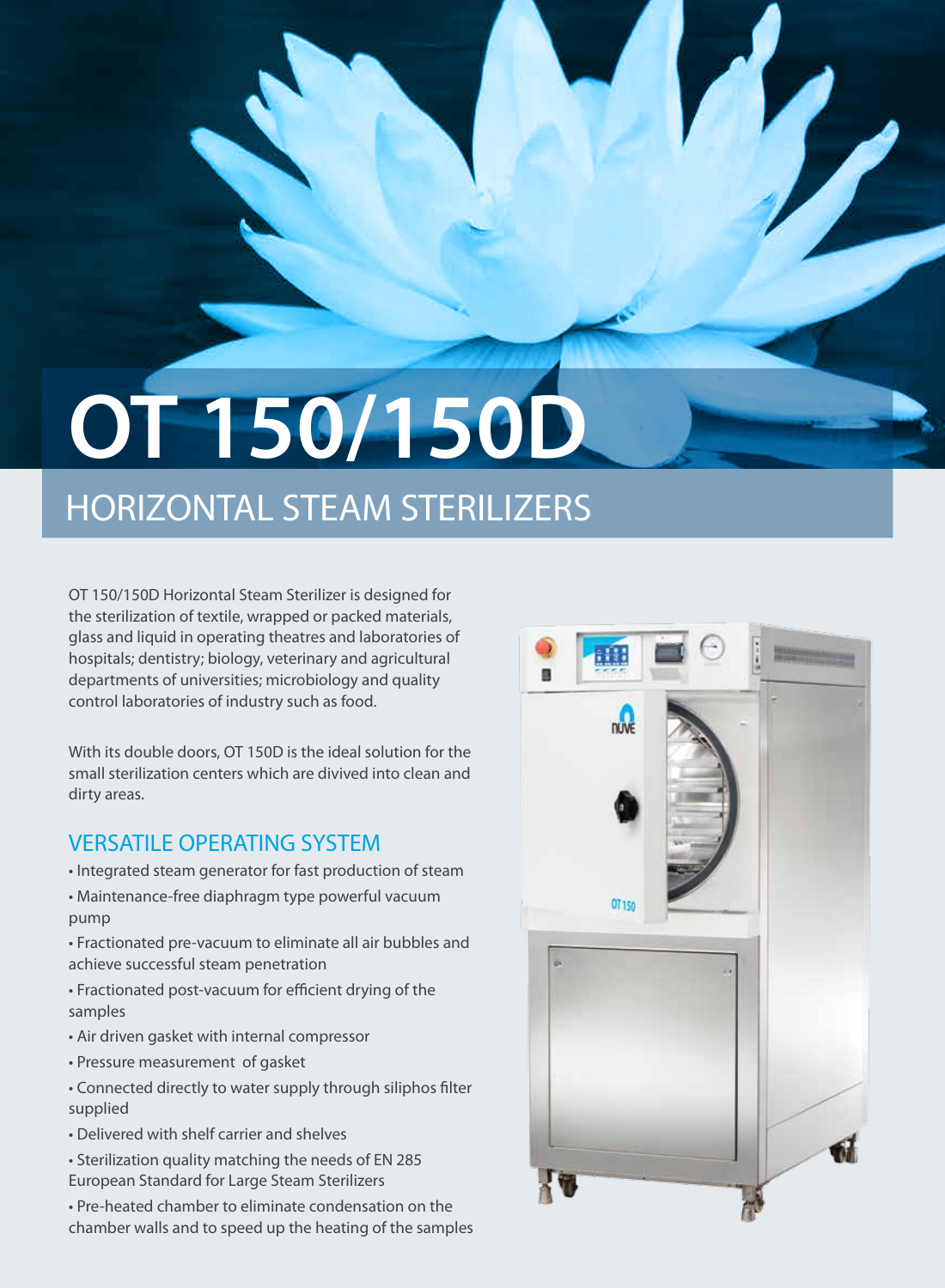



#### RELIABLE AND POWERFUL CONTROL SYSTEM: N-Smart™

- Maximum information with highly visible 4,3'' colourful LCD display
- Four context-sensitive function keys for versatile & easy use
- Password protected menu to secure run parameters and data
- With 5 Language options: Turkish, English, French, Russian, Spanish
- Icons make the operations easier for immediate understanding

#### EASY STERILIZATION

• Seven pre-set programs which guarantee safe sterilization of the treated material

| Solid textile                     | $136^{\circ}$ C | 10 minutes |  |  |  |
|-----------------------------------|-----------------|------------|--|--|--|
| Wrapped porous                    | 134°C           | 10 minutes |  |  |  |
| Prion                             | $134^{\circ}$ C | 20 minutes |  |  |  |
| Quick, unwrapped                  | $134^{\circ}$ C | 4 minutes  |  |  |  |
| Solid rubber material             | $125^{\circ}$ C | 15 minutes |  |  |  |
| Sensitive material                | $121^{\circ}$ C | 20 minutes |  |  |  |
| Gravity                           | $121^{\circ}$ C | 25 minutes |  |  |  |
| • Ten programmable free programs: |                 |            |  |  |  |



 $relat - 4$  mi





| 28.09.2015 |                                                         |      |            | 11:45:31 |
|------------|---------------------------------------------------------|------|------------|----------|
| 70<br>Door |                                                         | 1.10 | <b>Bar</b> |          |
| Close      | SOLID TEXTILE MATERIAL 136°C<br>SYSTEM IS GETTING READY |      |            |          |
|            | °C / Bar                                                |      |            |          |

18.00.301



| No. of pre vacuum: | $1 - 4$      |
|--------------------|--------------|
| Drying time:       | 0-30 minutes |

Temperature : 105°C - 136°C Sterilization time: 1 - 99 minutes

• Two special programs for liquid sterilization and drying

• Programmable pre-heating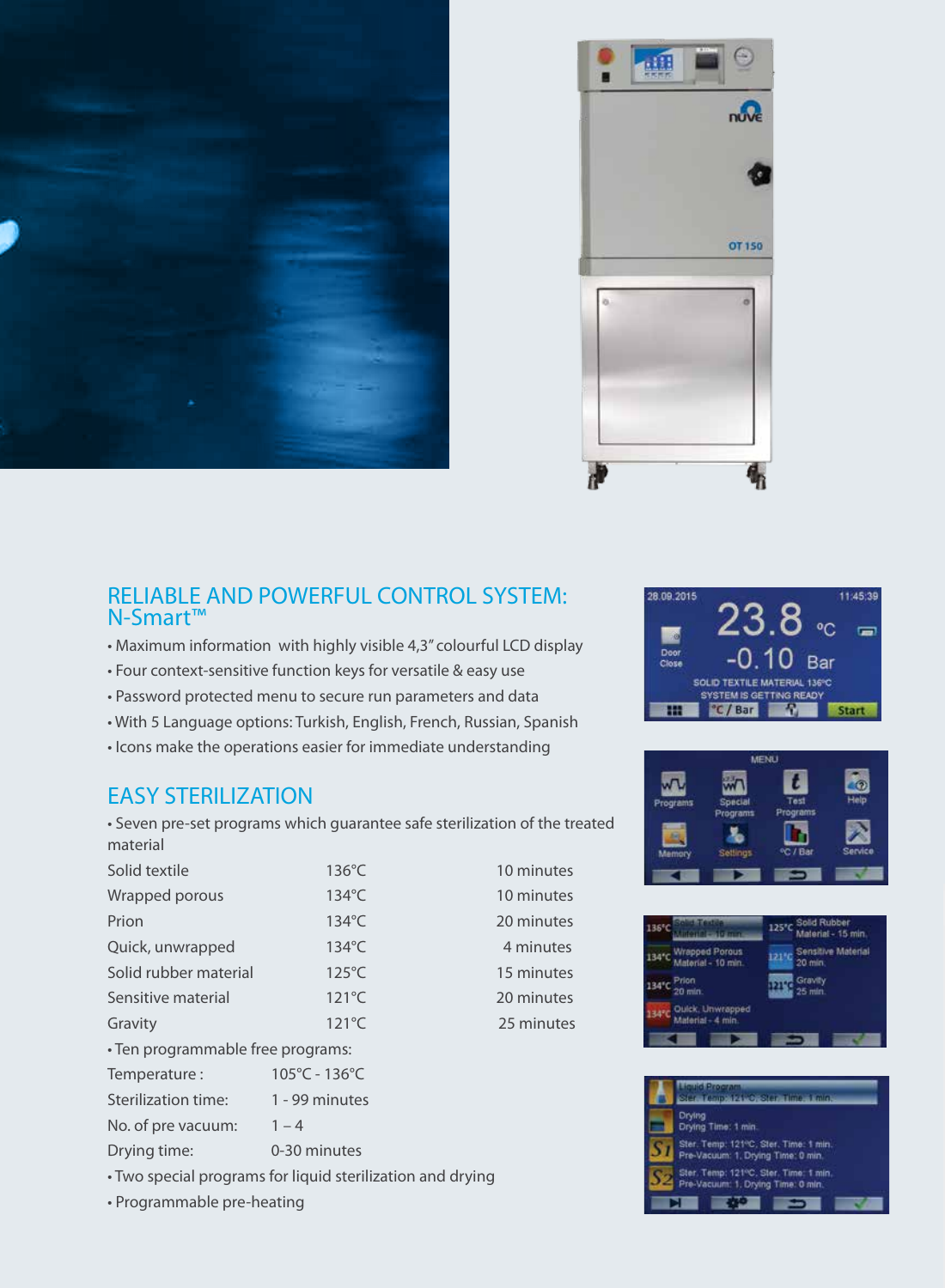# PROCESS EVALUATION AND SELF DIAGNOSTIC SYSTEM

- Compare the preset values with operating parameters using the process evaluation system
- When the operating parameters do not match the preset values, the sterilization cycle is cancelled and the user is warned

• Comprehensive self-diagnostic system for 19 possible failures such as power failure, heater failure, low water level, high pressure and temperature, sensor failure...

# SAFETY OVER STANDARDS

- Password protected control system, service and calibration menu
- Lid safety system
- Colour of the display changes to red in case of any alarm condition along with an audible alarm
- Reminder for gasket and filter replacement
- Remote failure diagnostic by means of NüveCloser™ software
- Sending e-mails up to five e-mail addresses with the details of failure
- Optional AlerText™ SMS alarm system for ultimate security
- Safety valve against over pressure
- HEPA filter at air intake line
- Certified chamber according to PED 97/23
- Validation port as standard









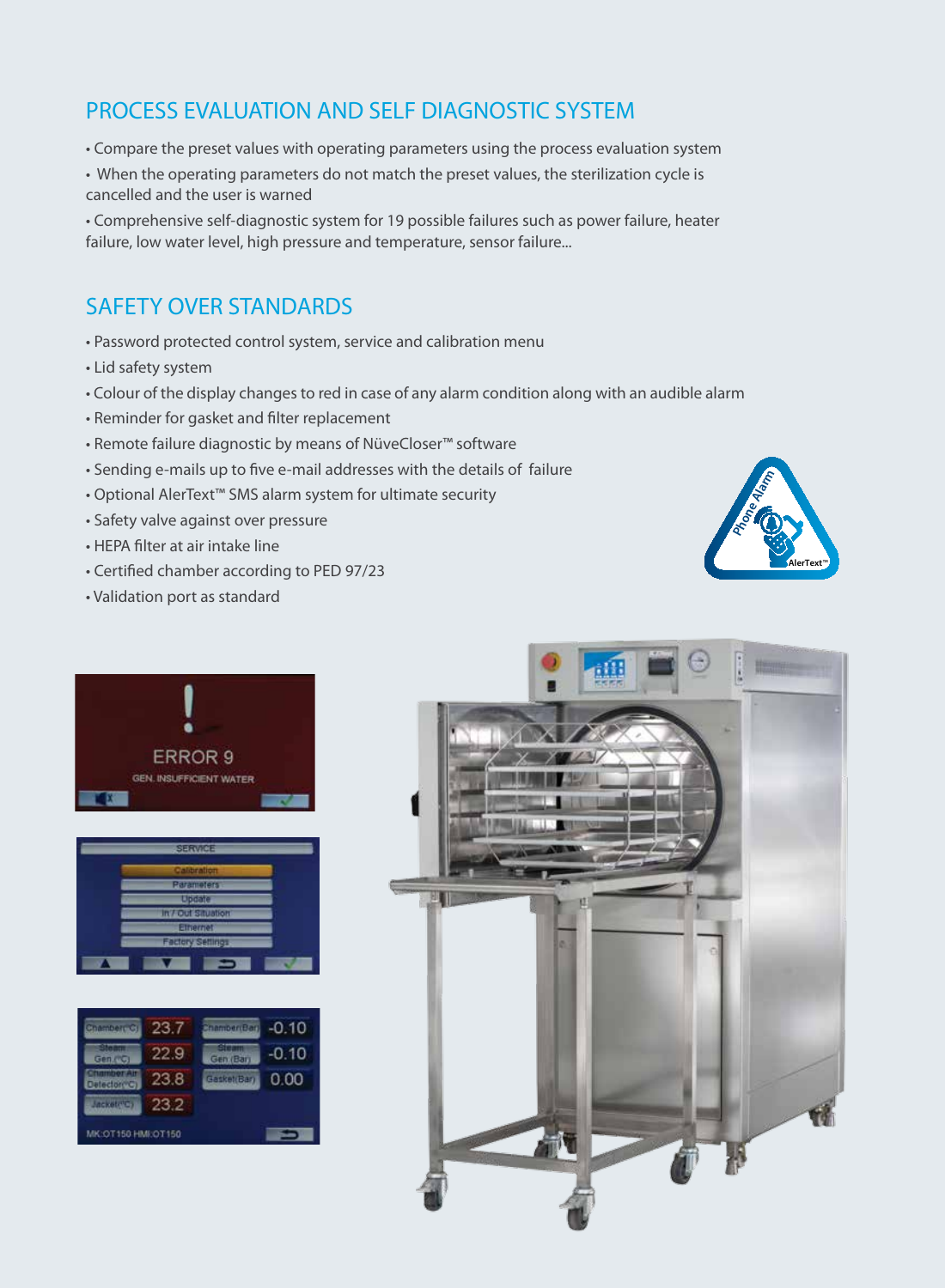### TEST PROGRAMS

• Vacuum leakage test and Bowie & Dick test

# FULL TRACEABILITY AND REMOTE ACCESS

- Operating parameters can be tracked graphically against time
- Massive data storage with internal memory which stores the records of last 500 cycles detailed and 29.500 cycles as summary
- Memory for the last 100 failures
- USB port to record the operated cycles in the memory to a memory stick
- Possibility of PC connection through USB / RS 232 port
- Ethernet port for remote access through internet by means of optional NuveCloser™ software

• NuveCloser™ allows to access operating parameters, memory ,failure history and other technical parameters

• Panel type printer to keep the records of the sterilization cycle